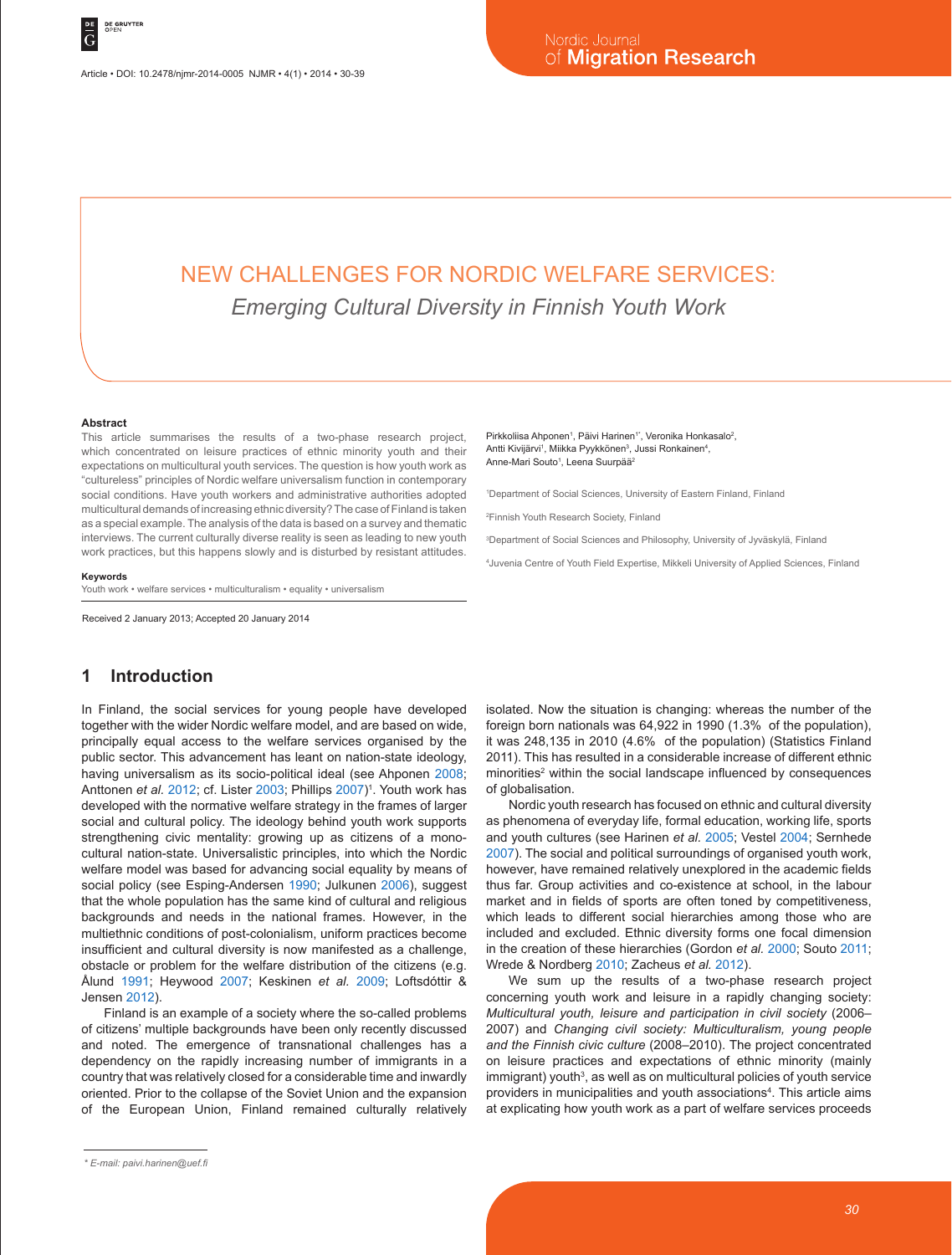in ethnically and culturally heterogeneous surroundings. First, we ask what kind of perspectives towards cultural diversity and ethnic minority youth there are among youth workers and youth work authorities. Second, we ask whether the increasing ethnic and cultural diversity is resulting in new practices and activities in youth work. Third, we question how the principles of equality are influencing youth work within the conditions of an emerging multiethnicity. We also consider how the sphere of youth work and the evaluation of its services tackle the question of the young generation being more and more heterogeneous when it comes to ethnic and social backgrounds of the participants of civic activities.

# **2 Welfare state universalism and multiculturalism**

The tradition of Nordic welfare policies has been universalistic oriented rather than paying attention to the particularities of cultural differences (Anttonen *et al.* 2012). The turn to diversity is seen to cast a challenge to the Nordic welfare policy because cultural demands for equal rights of immigrants have been "a blind spot" (Siim 2013: 615–628). The fundamental principle of public services, motivating also the development of youth policy, has been to provide the same services for all. There has been a strong belief that the universalistic welfare policy principle guarantees a certain level of equality for all citizens, at least the equality of opportunities for struggling on fair positions in society. From the perspective of eliminating the socioeconomic impacts of income differences, this strategy was considered as more or less successful in the conditions of (imagined) cultural homogeneity of the post-war welfare state between the 1940s and 1980s (Kettunen 2001).

The expansion of immigration and cultural diversity since the 1990s introduced the major pitfall of the traditional welfare model in the Finnish society: As far as problems of equality were considered as mainly socially inclusive issues, they were not interpreted in cultural terms; in other words, as based on ethnic, lingual or religious differences. Consequently, there were neither special services available for minorities nor mechanisms to encourage or invite newcomers to existing services and no quotas in service organisations or consulting organisations for people belonging to minorities. Hence, discrimination and cultural obstacles for both newcomers and even for some citizens who represent ethnic minority groups (e.g. the Roma and Sami people) were left without acknowledgement (Pfau-Effinger 2005). Only recently, implementation of practices to improve their discriminated situation has taken place, and at least partly because of EU regulations.

Along with increasing cultural diversity, the needs of young people inevitably become more manifold. Universalistic policies, based on the equality of needs, may not recognise minority perspectives and inequalities in potential resources of participants. Differences in language skills and ethnicity-related socioeconomic cleavages lead to inequalities in service usage. It has thus been claimed that a universalistic stance eventually reverts to the perspectives of the national majority (Runfors 2009).

A governmental shift toward selective universalism in welfare services leads to application of diverse and particular practices and means (e.g. Carmel & Papadopoulos 2009). Multiculturalism and post-colonialism are widely discussed recently in the Nordic welfare context also (e.g. Alghasi *et al.* 2009; Keskinen *et al.* 2009). Recognition of the problems of welfare universalism has often led to a small-scale particularism – to an idea that there is a special

need for consideration of minorities in policies and public service production (cf. Modood 2007). This aspect enables minorities to maintain their own cultural features (ibid.). Examples of efforts towards particularism in the Finnish multicultural politics and policies are: 1) Integration Law for newcomers with an introduction of services which are usable for them; 2) Special legislation for Sami people and their culture; 3) Municipal service centres for immigrants and refugees; and 4) Special funding for associations or individuals with migration backgrounds. It is, however, noteworthy that in youth policy the principles of particularism have become formalised mainly in programmes and strategies but not in practical actions (Kivijärvi & Harinen 2008). The ideal of equality of differences is problematic to put into practice (Ahponen 2008: 134).

There is a difference between the terms multicultural as an adjective and multiculturalism as a noun. Multicultural practices do not always refer to multiculturalism as a liberal political ideology, which is used in controversial ways (Modood 2007; Stevenson 2003: 47–54). In this article, "multiculturalism" refers to policies where ethnic and cultural diversity are regulated, recognised, valued and promoted (Hall 2000). Multicultural policies challenge the existing universalistic principles in the public services. In other words, in this context, multiculturalism is not only defined as an essential state of things (ethnic/cultural diversity in a particular territory) but as a political aim with transforming practices.

Young people's leisure arenas can offer a sphere of life where multicultural dialogue develops (Parekh 2000: 341–343; Kymlicka 2001: 311–312). The goal of multicultural youth work is to diminish inequalities based on cultural and ethnic backgrounds of and in participant groups, to develop anti-discriminatory working methods for welfare services, to recognise rights of different minority groups and to create platforms for interethnic and intersectional dialogues. These elements are explicit in the political-normative documents regulating youth policies (the Finnish Youth Act 72/2006; the Child and Youth Policy Programme 2012–2015).

Our interest lies in the everyday reality of youth work, and particularly how and with what implications multiculturalism as a political strategy challenges the reality and conventions of the hidden agenda of youth work. Youth work is a fruitful empirical context for testing the scrutiny of multicultural policies. Being an arena of voluntary activities, it is a loosely regulated welfare sector as compared with the formal education and social work, and its possibilities in creating new action methods are more open than those of other welfare institutions (Komonen *et al.* 2012: 10).

# **3 The context and data of the enquiry**

Youth work is characteristically coordinated by governmental institutions and organised by municipalities in Finland. Being included in the welfare policy, it has both civilian and institutional targets, like other cultural political domains, in order to strengthen the readiness of citizens to contribute to society (Ahponen 2009). Although municipalities are financed by the state, they are the ones that put services into practice, and legally they have strong independency in local decision-making. Throughout its history, municipal youth work has been justified with arguments of the welfare support it provides for its young clients (Cederlöf 1998: 10). Young people participating in youth work activities are not just customers who choose welfare services – they are future citizens to be educated towards active citizenship. The ideological base of youth work throughout its history has leant on the discourses of citizenship and civic education for young people.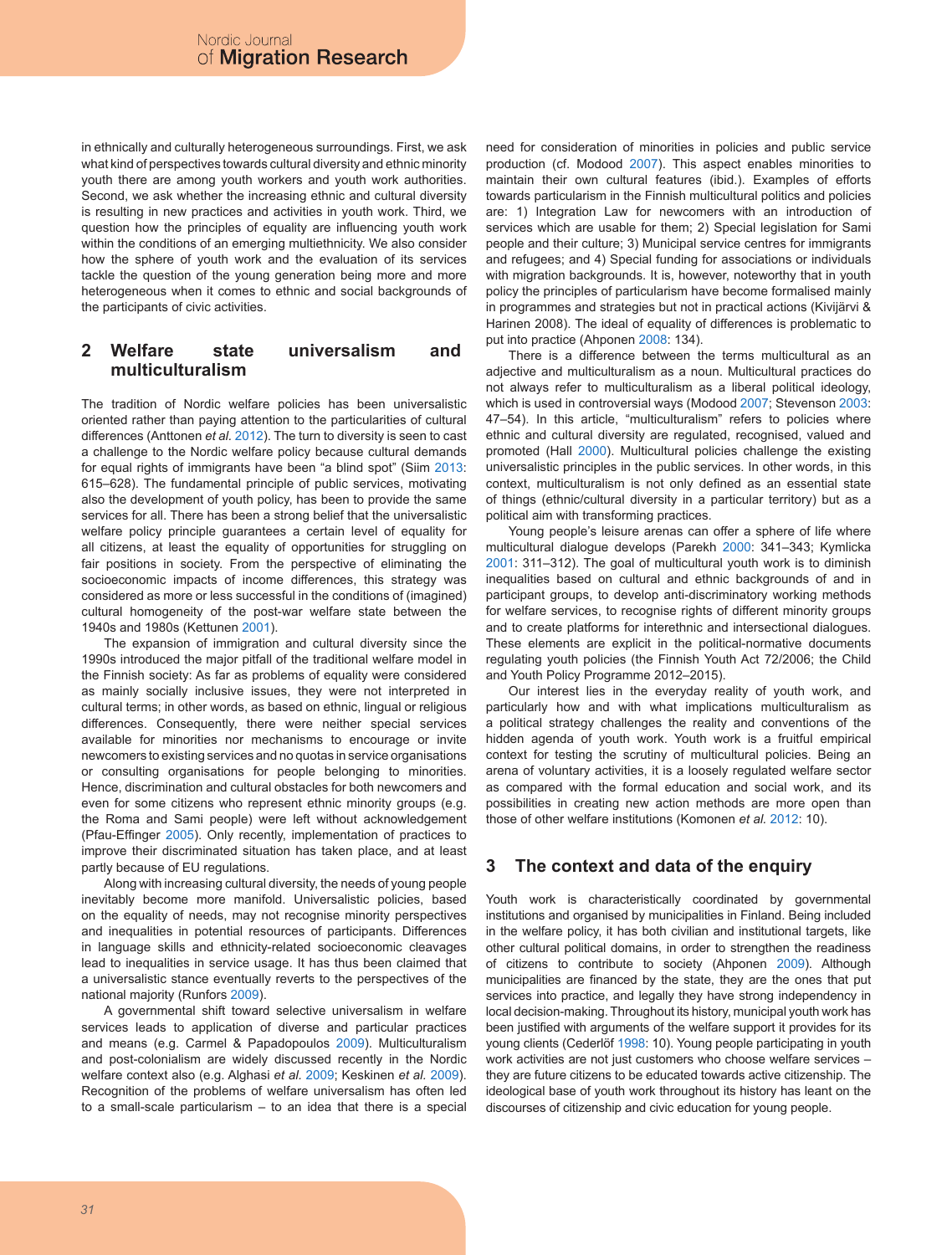Besides a wide public sector, Nordic societies have a long cultural tradition and history of CSOs (civil society organisations) as channels for shared interests and their manifestation. They distribute services and encourage "civilising missions" among young people (Konttinen 1999; Pyykkönen 2007a; Siisiäinen 1989). In the Nordic welfare states, the CSOs' relationship with public power has been politically close, co-operative and mainly harmonious. In Finland, the Ministry of Education and Culture offers significant financial support to organisations dealing with youth issues and having young members. One current aim is to support leisure activities of youth organisations that promote multiculturalism and active citizenship. The strong bond between civil society and the state also emphasises that municipalities and some regional actors have been significant financiers of local youth associations. Traditionally, municipalities have produced basic, legislation-bound youth services, and CSOs have produced supplementary services, such as hobby and afternoon clubs. However, a growing part of municipal youth work is currently executed by CSOs due to the recent trend in the outsourcing of public services. Thus, CSOs today form an important sector for welfare services.

Concretely, municipal and organisational youth work includes activities such as youth houses with "open doors", targeted group gatherings (e.g., for girls and vulnerable young people), workshops promoting youth employment, clubs supporting schoolwork, outreach work, counselling services and hobby clubs. One quite clear difference between these sectors is that municipalities usually hire educated youth work professionals but the activities in youth CSOs often lean on voluntary youth leaders. However, both sectors have emphasised the universalistic service policy in which the participation in activities are, in principle, equally open for all (Honkasalo *et al.* 2007: 31–34; Pyykkönen 2007a: 31).

The data for our analyses are drawn from the fields of youth work provided by Finnish municipalities and organisations. We treat the empirical context of the article as an example of Nordic welfare services trying to face the ethnic and cultural diversity of the clients. More exactly, the article is based on the following research data collected in 2006–2007.

*1) A nation-wide survey (e-questionnaire) among public servants* (n = 226) being in charge of municipal youth work. The questionnaire consisted of questions and statements concerning, e.g., cultural backgrounds of youth work organisers and participants in respondents' municipalities, considerations of the importance of supporting interethnic dialogue among local youth, issues that make the execution of multicultural policies challenging, and how cultural diversity and discrimination have been considered when activities have been planned. The respondents were mainly leaders or managers – not people working predominantly with young people. The study aimed to reach the strategic level of youth work in municipalities and investigate how cultural diversity is seen among those responsible for directing the principal lines of action.

*2) A nation-wide survey (e-questionnaire) among CSOs arranging youth leisure activities* (n = 146). These organisations have a history of providing socially inclusive and equalising leisure activities for young people. They have governmental support and acceptance in terms of finance and guidance from the Ministry of Education and Culture. The respondents were organisational workers or activists (chairs, secretaries, coordinators) who represent different associational fields (political youth associations, religious associations, cultural associations, etc.). Third sector actors providing services for youth (among other groups) such as sport associations and parishes as well as those associations established

solely for immigrants were excluded from the sample as they are not part of the Ministry's classification of youth CSOs. In all, 75% of the CSO respondents represented small or middle size organisations on the Finnish scale (membership < 5,000). They answered almost the same questions as the municipal respondents. Because of structural differences between the CSO and municipal sectors (e.g. how they are administratively organised), the various questionnaires included some different terminologies.

*3) Interview data collected from 83 youth workers*. Interviews were conducted during gatherings with youth workers who try to put in practice the general guidelines and strategies of municipal youth work. These data consist of both individual and group interviews from the 10 biggest cities in Finland. Most of these are located in the southern and western regions of the country, which means an exclusion of northern and eastern parts of the country from the data. This is, however, justifiable as people with ethnic minority backgrounds often settle in the largest towns (Ministry of Interior 2010: 4). A total of 57 female and 26 male interviewees participated in these interviews – almost all of them belonging to the national majority population.

The analysis has been both quantitative and qualitative. The survey data include two separate data corpuses, and although we present their numbers concurrently, no statistical comparisons between municipalities and CSOs are made. Instead, these data are analysed by means of non-parametric and descriptive analysis to give a general picture of multicultural policies in youth work. The interview data have been analysed through extensive content analysis. Notions from these data are used either to illuminate empirical experiences of individual actors or to open up a contradictory view to the picture presented by the quantitative data. In this article, we have distinguished authentic quotations from the qualitative data with italics.

Finally, the research methodologies of the project in the background of this article were based on "a generational comparison". Questions and statements in surveys and youth workers' interviews have been composed by resorting to the results of our earlier survey  $(n = 1,385)$  and interviews  $(n = 39)$  having ethnic minority youth as informants<sup>5</sup>. According to these previous analyses, the main obstacles in participating in multicultural youth work services are the prejudices of native youth and youth workers as well as a lack of information concerning local leisure services. Regardless of the obstacles, many of the young informants were eager to participate in municipal youth work activities and promote their interests through the channels of CSOs. Furthermore, most of the young respondents and interviewees did not hope for targeted activities for migrant youth but rather joint pursuits and anti-racist stances (Harinen *et al.* 2009; Harinen *et al.* 2012). In this article, we look at the view of youth work organisers and how they respond to the issues highlighted by ethnic minority youth.

### **4 Ethnic minority participants in youth work**

To begin with the analysis of the data, we focus on numbers of different participants in the youth work activities. Particularly in the urban milieus, local populations become ethnically and culturally manifold. Does this lead to heterogeneous communities that gather, interact and act together?

Attention has been recently paid to the ethnic dimensions of inequality of participation in Finland. Even though ethnic diversity is present in young people's everyday life concretely at school or on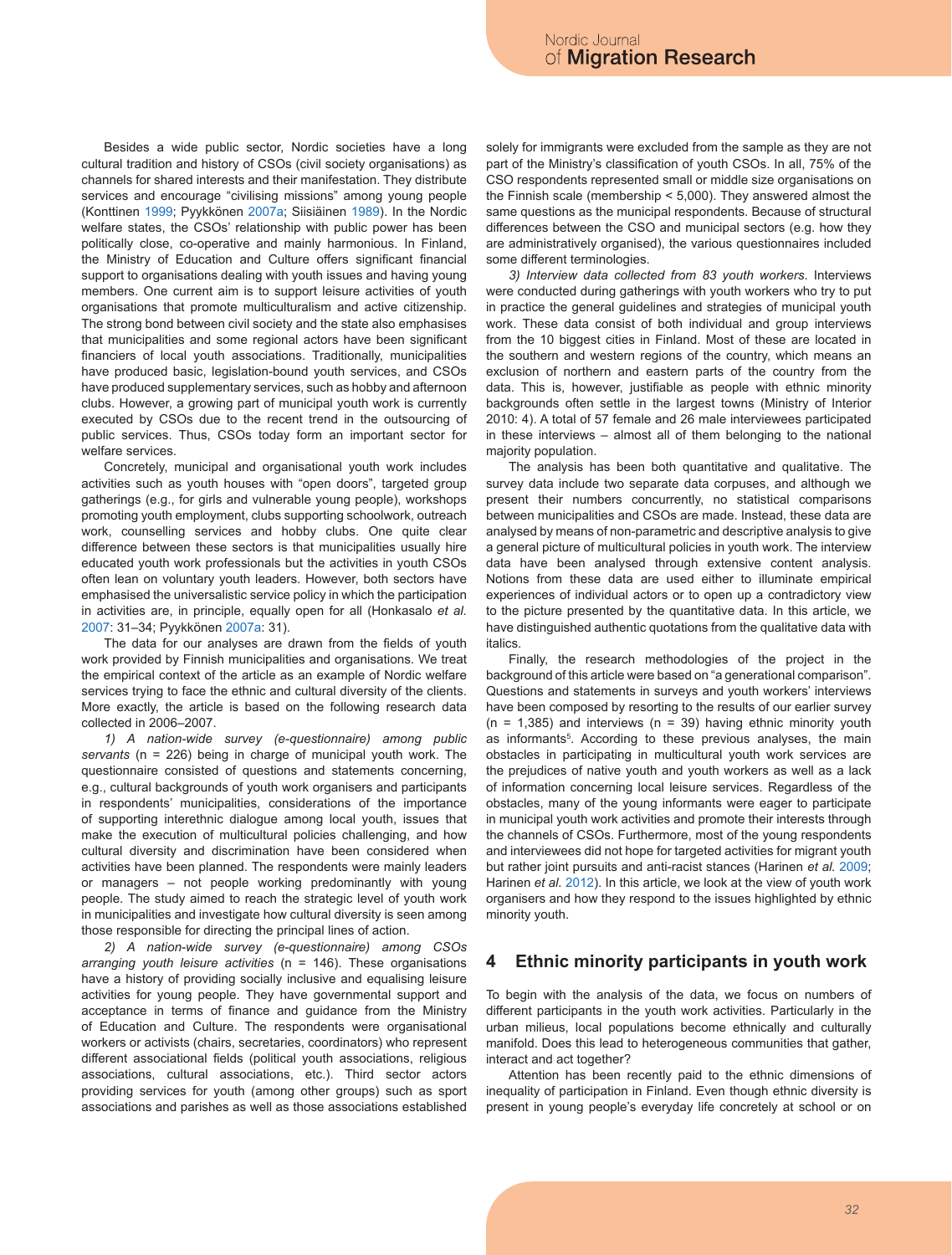*Table 1. Multicultural figure of youth work participants*

| Actors/participants                                                                         | Municipal youth work<br>("yes") | Youth organizations<br>("yes") |
|---------------------------------------------------------------------------------------------|---------------------------------|--------------------------------|
| Native youth in target groups                                                               | 100%                            | 100%                           |
| Youth workers with a Finnish background                                                     | 100%                            | 100%                           |
| Ethnic minority youth in target groups                                                      | 42%                             | 53.5%                          |
| Youth workers with an ethnic minority background                                            | 7%                              | $\equiv$ a                     |
| Youth workers specialized in issues of multiculturalism                                     | 0.3%                            | 19.5%                          |
| Youth workers who have been offered education<br>concerning demands of multicultural action | 27%                             | 38%                            |

*a The questionnaire for youth organizations did not include a direct question concerning the ethnic background of youth workers. When reading this table, it is obvious to note that the variable categories are not exclusive; youth clubs, for example, can have both native background workers and workers with minority backgrounds. Thus, the sums of columns need not be 100.*

streets, multiethnic co-existence in youth groups is often challenging and efforts contain local tensions (Harinen *et al.* 2005; Perho 2010; Souto 2011).

Although multicultural equality has been recently highlighted at the strategic level in social and educational services, and also in youth work, the youth workers we interviewed repeated a consideration based on their everyday work: it is difficult to support group activities that tempt both majority and minority youth to shared activities. Overall, the difficulty of reaching out to ethnic minority youth can be seen in our questionnaire data. Less than half of the municipal youth services and just over half of the CSOs have ethnic minority youth as participants in their activities (Table 1).

One explicit aim of multiculturalism is inclusion – a process where mutual changes in attitudes are needed among both newcomers and natives, so that multiethnic co-existence, co-operation and friendships can become actualised (Modood 2007). It is noteworthy that the numbers of ethnic minority youth presented in Table 1 include young people who mainly participated in the activities offered to immigrant youth only but did not participate in shared activities with the majority youth. Thus, the percentages presented here do not exactly express cross-ethnic gatherings in youth work activities. Many municipalities (more than 30% in our survey) organise leisure activities particularly for immigrants. However, considering our interview data, it seems likely that many group activities originally planned to be multiethnic, in fact, turn into "immigrants-only" gatherings. In other words, the presence of ethnic minority participants seems often to implicate the absence of majority youth.

Table 1 contains nation-wide figures. A comparison between different localities shows that multiethnic gatherings among CSOs' youth work are more common in smaller towns than in larger ones. The CSO respondents from the biggest cities reported a relatively low volume of ethnic minority memberships, although the ethnic minority population very much lives within the few large-scale urban areas of Finland. This result may be a consequence of a new trend in the third sector; in big cities, immigrants have actively founded their own associations (Pyykkönen 2007b). Other possible explanations can be found among our previous data collected from ethnic minority youth; in bigger cities, many favour to "hang out" in less organised and commercial spaces than the youth in smaller locales, having more leisure opportunities to choose from. Finally, it might be that in rural areas, small-numbered minorities have to orientate themselves towards the majority population because their "own" groups do not offer wide enough social circles (Mouw & Entwisle 2006).

In the municipal sector, the comparison between different localities gives contrary results. Especially, municipal youth club services in big cities tempt ethnic minority youth more effectively than in smaller places. This trend correlates to local, formal service policies: in big cities, cultural diversity has been considered more systematically than in smaller cities or towns, for example, within formal multicultural working strategies and goal-oriented programmes (Honkasalo *et al.* 2007; Honkasalo & Kivijärvi 2011). In some rare cases, small municipalities can also orchestrate fresh practices and a commitment to multicultural policies – if only devoted youth workers were available.

Youth work arenas are not just spaces for young people and the composition of adult youth workers should also be considered. Table 1 shows that only a small proportion of municipalities hired youth workers whose national backgrounds were non-Finnish. These workers could however encourage ethnic minority youth to participate in local activities and also act as bridges to civic communities (Harinen *et al.* 2001). Our interviews, in turn, highlight both the workers' wishes and their perspective on the issue: for youth workers, a multiethnic work community could create prerequisites for professional peer support and on-the-job-learning, where multicultural policies are developed and organised (Honkasalo *et al.* 2007: 14–15).

CSOs can organise different employment possibilities than those offered by municipalities. This fact has consequences on the ethnic background of their workforce. Even 92% of the CSO informants of our study mentioned that the work in their associations widely leans on the shoulders of voluntary workers. On one hand, this can open space for communicating with ethnic diversity: In CSOs, the main criterion for workers is not formal education, which still seems to be much more accessible for majority representatives than for ethnic minority citizens (Harinen & Sabour 2014). On the other hand, this non-professionalism can implicate a looseness of guidance and a lack of updating education concerning the issues of cultural diversity. Table 1 shows however that in Finland, this is not the case: CSOs organise and offer updating education to their activists more systematically than can be found in municipal youth services – maybe because they have no formal professional education for their tasks to lean on. The readiness to apply new practices is a special challenge for their work.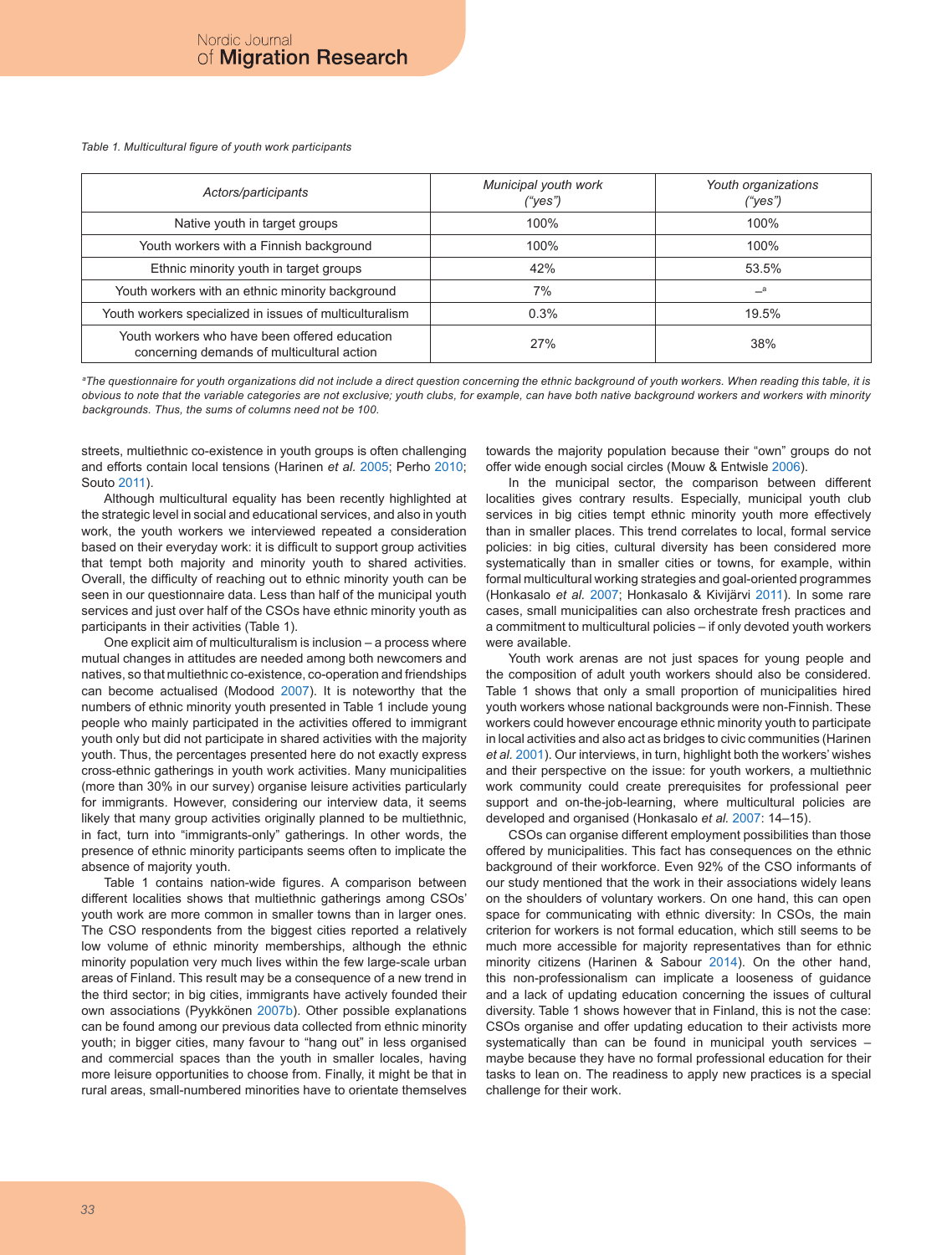**Statement:** *Multicultural youth work supply is:* Municipal youth work ("*agree*") Youth organizations ("*agree*") …important but difficult to organize 35% 28.5% …work done with immigrant youth only 10.2% 4.5% …done in order to support youth's civic competencies and the state of the state 89% and state and state 89% and the state and state and state and state and state and state and state and state and state and state and state …needed only for promoting the integration of immigrants to their new host society 13.5%<br>their new host society …to pay attention to a manifold, general variety of young  $\begin{array}{|c|c|c|c|c|}\n \hline\n \text{p}} & \text{p}} & \text{p}} & \text{p}} & \text{p}} & \text{p}} & \text{p}} & \text{p}} & \text{p}} & \text{p}} & \text{p}} & \text{p}} & \text{p}} & \text{p}} & \text{p}} & \text{p}} & \text{p}} & \text{p}} & \text{p}} & \text{p}} & \text{p}} & \text{p}} & \text{p}} & \text{p}} & \text{p}} & \text{p}} & \text{p}} & \text{p}} & \text{p}} & \text{p}} & \text{p}} & \text{p}} & \text{p}} &$ 

*Table 2. Questionnaire of respondents' ideas about the nature of multicultural youth work*

### **5 Multiculturalism: a strategy and practice of youth work**

The main aims of the research projects *Multicultural youth, leisure and participation in civil society* and *Changing civil society: Multiculturalism, young people and the Finnish civic culture* were socio-political and practical. Their purpose was to map out and find a means to develop working methods that enhanced ethnicitybased equality and interethnic dialogue in youth work. Thus, the basic question presented to the informants was: What guidelines, contents and dimensions make youth leisure services and activities multicultural, from the points of view of participants and organisers? (see Honkasalo *et al.* 2007).

When seeking answers to this, the qualitative and quantitative data reveal different information. The quantitative data served to outline the general policy lines, whilst the qualitative data revealed the reality of everyday practices<sup>6</sup>. Concrete practices advancing multiculturalism are rare and it is typical that multiculturalism is not a topical issue in municipalities and CSOs working in localities not inhabited by immigrants. Table 2 presents a selection from the data drawn from the two questionnaires. An important notion is that these figures inform about the general ideas and attitudes of youth work suppliers – not about everyday practices or even experiences that arise from lived experiences of youth workers. Many questionnaire respondents were managers, secretaries or other officials who are responsible for general and administrative lines of services, and mundane problems and successes can be distant from such positions. We can see a wide gap between the administrative staff and field workers, as the survey respondents were often unaware of everyday practices and offered activities.

The general attitudes presented by the survey informants of both municipal and CSO sectors were mainly positive towards ethnic minority youth and multicultural policies. According to them, the participation of ethnic minority youth in joint leisure activities should be supported, and multiethnicity was not greeted with neglect or prejudice. The figures in Table 2 construct a quite open-minded picture of multicultural work, what comes to the respondents' general attitudes. Besides stressing multiethnic compositions of group activities, a considerable proportion of informants want to pay attention to a manifold variety of people as well as emphasise that their task is to raise young people to become tolerant and highly integrated citizens. When comparing these figures with our qualitative data, we note that this open-minded attitude comes out rather as a loose orientation, and not as a tight, longitudinal stance with systematic strategies that guide all action and is not dependent on the presence or quantity of minority participants. Everyday connections and a concrete touch to youth work that were seen in our qualitative data, however, often challenge multiculturalism as a new culture and strategic orientation: "*in this small place there are so few immigrants, it'd be just stupid to make a multicultural strategy first and then begin to wait for a multicultural client*".

The analysis of the interview data, as well as the open-ended notions drawn from questionnaires, shows that among youth workers a usual way to approach the question of what makes youth's leisure activities multicultural is to monitor the "degree" of ethnic diversity in activities offered, and especially to evaluate the number of immigrant participants (cf. Kivijärvi 2010). Thus, in spite of our survey results that highlight the general importance of multiculturalism as a political perspective, concrete practices are easily reduced as a matter that does not concern the majority population (cf. Joppke & Morawska 2003: 12). This becomes obvious in the expressions seen in the qualitative data such as: "*we don't need to pay attention to multiculturalism as we've no immigrant participants in our supply*" or "*multiculturalism causes no problems for us as our youth are Finns only*".

It seems that the traditional universalistic principle of welfare services is still guiding the Finnish youth work reality, especially at the municipally organised level of action (Peltola 2010). This premise is strongly present in the interview data, through expressions like "*in youth work, we put all in the same line*" or "*multicultural children and youth are Finns for us, we aim at inclusion in each issue – the less there are such prefixes in our services as 'special', the better*".

Conventional understanding of universalism and social equality to cover citizen rights on the basis of similarity, as well as attaching multicultural policies to the presence of immigrants, are probable reasons why multicultural action strategies are difficult to make practices in many municipalities. The absence of strategic thinking and management can be seen especially at the administrational level of public sector youth work: only nine municipalities (0.4%) in our research stated having an explicit strategy of multiculturalism for their youth work. Among CSOs, the equivalent amount is somewhat higher (10%). These cases were, however, more usual in big cities than in small towns or villages – a fact which correlates with the uneven distribution of ethnic minority people in different areas. Furthermore, multilingual information concerning local leisure possibilities as well as youth workers' personal contacts with immigrant families, cooperation with multiethnic school classes or immigrant organisations or reception centres was uncommon in the data.

The loose connection between multiculturalism as an ideology and practical youth work services implies conditions in which the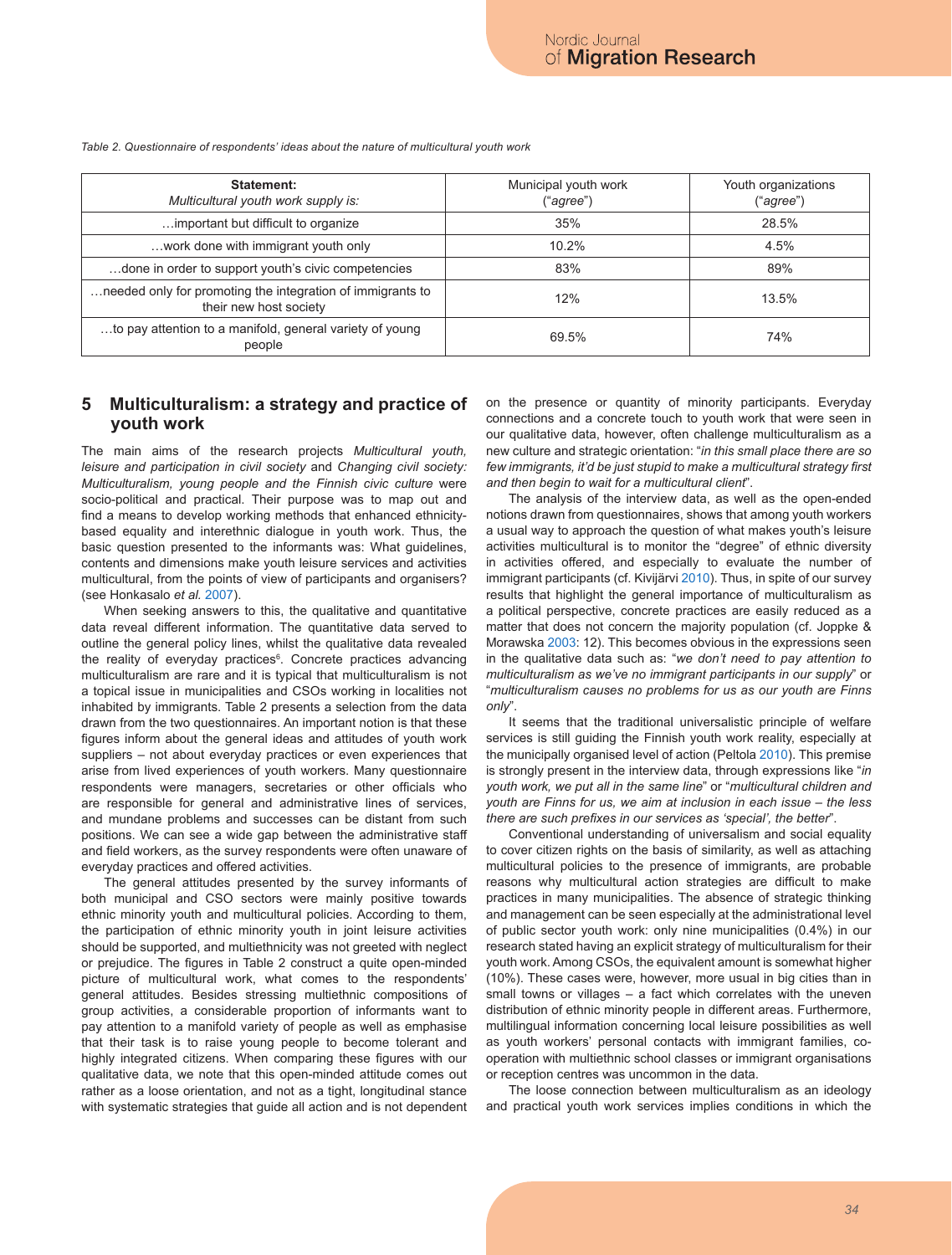planning and realisation of multiculturalism are often defined as a responsibility of certain workers. They have been recognised as people declaring the importance of multiculturalism and are ready to work for their ideals without sparing personal efforts. Both the quantitative and qualitative data of our analysis suggest that multiculturalism as a concrete working policy and orientation often narrows to "special" activities for "special" youth done by "special" workers. These few workers seem to have burdensome position as they have to create new practices among changing everyday surroundings and without any wide organisational support (Kivijärvi 2010: 207–209).

Our informants explained the lack of practices supporting multiculturalism mostly by referring to the scarcity of resources. Besides, many organisations providing youth activities consider multiculturalism loosely and as a part of their international work<sup>7</sup>. Multicultural issues in CSOs are seen to come up in making international contacts and providing international awareness training. This goal is in line with the general political atmosphere in Finland but contains no ideas of how to turn these principles into action in the local leisure spheres of youth. Also, in localities where there are immigrant associations, other associations seem to consider the issue of multiculturalism as "*a business that does not touch us*".

As youth organisations very often evolve around some special pursuit and hobby, the CSO actors of our survey widely shared an idea that this joint interest is enough to create a communal gathering where the participants' backgrounds lose their disjunctive meaning. In some ways, the CSO respondents' stance is in line with that of ethnic minority youth: they do not wish to organise separate activities for migrants or for youth representing "foreign" cultures but want youth with different backgrounds to join in their activities – this was mentioned as an aim of 78% of CSOs in our survey (cf. Harinen *et al.* 2012). Many of the CSOs behind this attitude were organised around some hobby (bird watching, folk dance, drone clubs, etc.). In spite of this widely shared belief, studies on sports also indicate that a common interest or goals do not always lead to the collapse of ethnic boundaries (Elling *et al.* 2001; Walseth 2008). Moreover, in some cases, "intra-ethnic" groups can be important for ethnic minority youth, for example in the sense of leaving space for cultural expression, guaranteeing reciprocal trust (Spaaij 2012) and functioning as a stepping stone toward the majority's organised clubs (Zacheus *et al.* 2012).

# **6 Open doors versus participation obstacles**

The pattern of general openness of youth work action at municipal and CSO levels seems to be ignoring the informal psychological and social participation obstacles from the perspective of ethnic minority youth that can take place in almost invisible ways and exclude, for example, those defined as different ones. As the leisure field in the overall society is wide and its local applications are manifold, for a newcomer it is also difficult to access enough information or to become familiar with potential leisure possibilities. For example, the lack of face-to-face contacts and multilingual briefing is a significant barrier for the participation of minorities in youth work today. This notion was also confirmed by ethnic minority youth who reported that for them, the "grapevine" is the main source of leisure service information (Harinen *et al.* 2009; Harinen *et al.* 2012).

An open-door policy raises doubts or even reluctance towards "positive discrimination" and targeted forms of youth work. Young people are seen as individuals or clients of services rather than members of distinct, yet possibly underprivileged groups. This means that at both municipal and CSO levels, youth work is seen as a culturally neutral service space, where participation of everyone is equally possible (cf. Modood 2007: 18–30). However, the general openness and a neutral stance easily disregard the existing group divisions, exclusions and inequalities between young people. For example, youth clubs gather somewhat homogenous crews of young people and particularly in big cities, they tend to be divided into separate clubs for "foreigners" and "natives" (Honkasalo *et al.* 2011). In spite of the open-door policies, a significant part of the questionnaire respondents in this analysis recognised many obstacles to the participation of ethnic minority youth. These obstacles are presented in Table 3.

The figures in Table 3 allude to the notion that CSO respondents recognise fewer obstacles than their colleagues in the municipal sector. The difference in numbers can partly be explained through missing cases: the rates of missing cases here extended from 16 to 18% in the municipal data, and from 25 to 30% in the CSO data. Particularly, respondents from big organisations skipped statements concerning participation obstacles – probably because their working tasks consisted mainly of administrative duties and their contact with the everyday field of youth work was thin. Otherwise, the views of CSO and municipal respondents were quite congruent. The main obstacles according to respondents are attached either to a demarcation between different groups of youth, or a lack of societal knowledge on the part of immigrant youths and their parents. The respondents have also been self-critical: youth workers' lack of cultural knowledge concerning immigrants or inadequate information delivery was notable participation obstacles.

When scrutinising the differences between CSO and municipal sectors, there are only two statements more frequently agreed by CSO representatives: youth workers lack of (multi)cultural knowledge and the fact that offered activities are not differentiated according to gender. The interpretation could be that CSO respondents consider ethnic minority youth more determined by their cultural backgrounds than representatives of municipalities. Municipal officials, in turn, explained the absence of ethnic minority youth rather by general prejudices of both the majority youth and ethnic minority youth themselves.

The interviewees were congruent with the quantitative data: the absence of ethnic minority youth was explained by the notion that often certain groups of young people "take over" youth clubs and restrict participation of others. This is often done by an informal creation of a hostile and excluding social atmosphere, either with verbal insulting or with non-verbal condescension. Furthermore, more cultural explanations were given for occasions where the reason for the scant presence of ethnic minority and Muslim girls was pinpointed towards their allegedly traditional parents (cf. Honkasalo 2011). At the same time, explanations of interviewees were often rather mundane. For them, the low proportion of ethnic minorities in offered activities seems to be determined by chance, as free willing and choosing young people often just randomly find their ways as clients of youth work services. This also meant that the interviewees spoke a lot about young people's own fault: "the general ignorance" of youth keeps them far from provided services.

The young informants of our previous analysis (Harinen *et al.* 2009; Harinen *et al.* 2012) raised racism and cultural biases as the main topics of discussion when obstacles for collective leisure participation were placed under scrutiny. Still, many actors in the organisations and associations of our CSO survey (61%) liked to avoid "ugly words"<sup>8</sup> and did not mention racism as an enemy to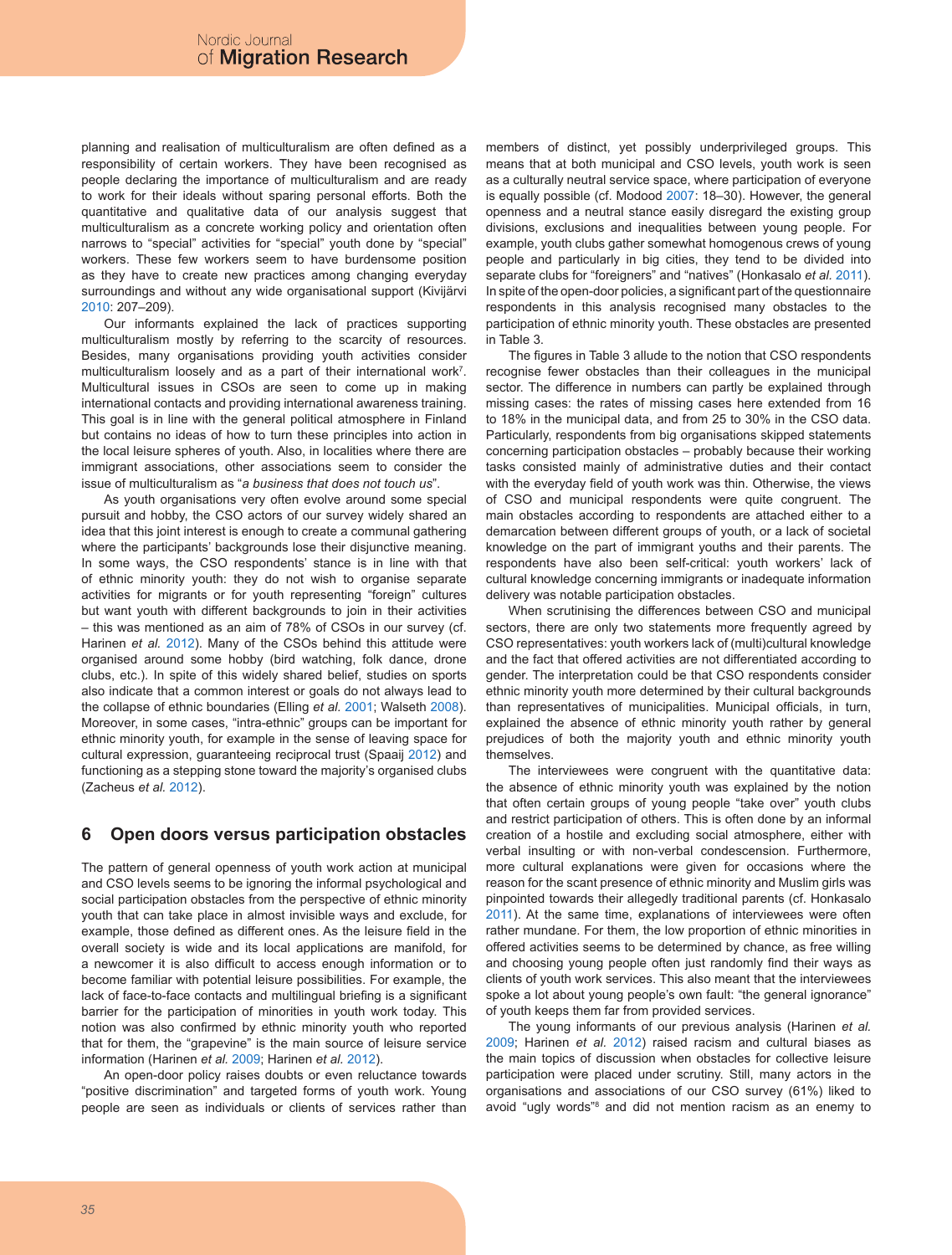#### *Table 3. Participation obstacles*

| Obstacles for participation of multicultural youth in shared<br>activities          | Municipal youth work<br>("agree") | Youth organizations<br>("agree") |
|-------------------------------------------------------------------------------------|-----------------------------------|----------------------------------|
| Youth's own cultural 'cliques'                                                      | 48%                               | 40%                              |
| Immigrant parents' lack of knowledge of Finnish society                             | 39%                               | 26%                              |
| Youth worker's lack of multicultural knowledge                                      | 27%                               | 30%                              |
| Immigrant young peoples' lack of knowledge of Finnish youth<br>work                 | 28%                               | 27%                              |
| Prejudices of the native youth                                                      | 35%                               | 19%                              |
| Lack of multilingual information concerning offered activities                      | 26%                               | 25%                              |
| Prejudices of ethnic minority youth towards Finnish youth                           | 25%                               | 14%                              |
| Religious principles of ethnic minority youth                                       | 24%                               | 13%                              |
| Lack of youth workers interested and committed in multicultural<br>work             | 19%                               | 14%                              |
| Ethnic minority youth's prejudiced views on Finnish youth work                      | 17%                               | 10%                              |
| Negative attitudes of immigrant parents towards offered<br>activities               | 18%                               | 8%                               |
| The fact that offered activities are not differentiated by gender                   | 9%                                | 11%                              |
| The fact that ethnic minority youth see youth workers as<br>prejudiced towards them | 9%                                | 6%                               |

joined gatherings. Instead, they were willing to speak about cultural tolerance as a new educative task for CSOs. Also an anti-racist stance was neglected. However, racism was still acknowledged as a general problem disturbing shared youth activities, and most of the organisation actors of our survey (68%) seem to continuously end up battling against it. For organisations having explicit anti-racist strategies and campaigns (only 10% in our survey), this battling implied efforts to actively influence young people's conceptions and prejudices.

When comparing further the perspectives of ethnic minority youth and the mostly majority adults of this survey, one significant contradiction arises. The main obstacle of participation according to minority youth was that (majority) young people and youth workers are seen as being prejudiced (Harinen *et al.* 2009). However, the prejudices of the majority representatives were not conceded as a significant problem in the data of youth workers. Moreover, youth workers stressed conflicts and racist attitudes of ethnic minority youth towards other minorities and the majority youth as well. These differing perspectives seem to mean that intergenerational dialogue, commonly shared anti-racist policies and practices and investments in multicultural communities are required to overcome these problems.

### **7 Discussion**

In youth's lives, approving peer communities form a significant frame of reference for cultural identification. Loneliness and exclusion from peer networks usually lead to bitter feelings of externality (Harinen 2008). At its best, youth work can create arenas for social inclusion of different people. Our analysis shows that this task has been recognised by actors offering and organising youth services but there is still a long way to go before the goal is achieved.

According to our results, actors from municipalities and CSOs providing youth work services in a culturally diversifying welfare society consider multiculturalism as an important ideological aspect of contemporary youth work. These actors also see themselves in an important position at the front of a new societal task. One special mission they recognise is to promote capacities of ethnic minority youth for active citizenship, and to support circumstances for civic inclusion and equal membership in society. However, the informants of our studies share a consideration that ethnic differentiation in local leisure groups creates tensions in concrete youth work environments. Optimistic discourses of multiculturalism are quite rare in connection with aims of full citizen rights.

A clear majority of youth service organisers see young people with ethnic minority backgrounds as a special target group for youth work. However, this approach mainly remains on the level of a general remark. Only a minority of youth service providers have organised special practices to actively get minority youth involved in their leisure services. This contradiction between principles and practices is explained firstly by a lack of resources and the difficulties in bringing young people with different backgrounds together. Secondly, it gets its justifications from the universalistic "normal-service principle", which means that selective universalism is applied. Municipal youth services and youth organisations see open-for-all practices as the most functional and equal, aiming at integrating "newcomers" to the prevailing conditions.

Positive discrimination in forms of special services for some cultural groups or immigrants, or multilingual communications, is not yet appreciated. This reflects the Nordic welfare tradition: services are defined as equal when no distinctive socio-cultural group is paid any special attention. The Equality Act of Finland (21/2004) talks about, for example, "indirect exclusion" and "demands of special treatments", but their applications in everyday services are still rarely implemented.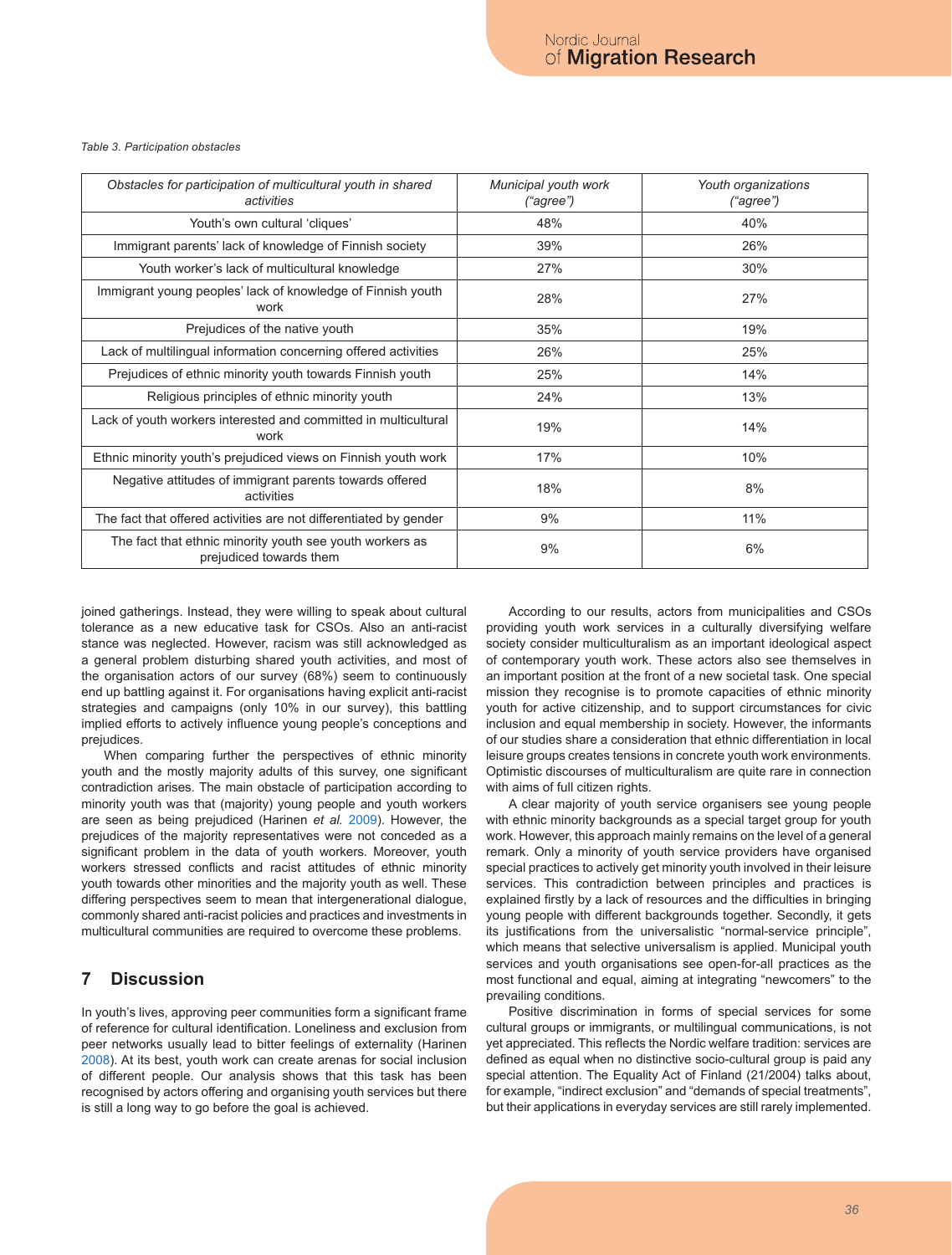Multiculturalism, particularly in the municipal youth work, seems to be something that becomes actualised and necessary only with "foreign" people, difference, deviance and otherness. Multiculturalism is often seen as a futile ideology until "strangers" enter a youth club. This can be a challenge for including those young people who try to be recognised in the changing societal and cultural environment. Multicultural questions concern not only the minority young people, but the field of youth work as a whole and anti-discriminatory practices should be promoted among all young people and youth work professionals as well. As their best, multicultural policies lead to multiethnic co-existence and solidarities. The success of this striving, however, depends on conscious reflection and clear strategic orientation in promoting multicultural working methods.

**Pirkkoliisa Ahponen's** research has dealt with everyday life issues and comparative evaluations of institutional cultural policy. Her current topics concern problems of the politics of culture and socio-cultural border-crossings with aims to decrease alienation and advance the social and cultural equality of transnational citizens. Expertise in the environmental policy issues of developing countries is included in her interest areas from the theoretical perspective of the risks to reflexive modernisation. Her recent publications include articles: 'A cultural transformation: The design of alienation in the guise of creativity', in Devorah Kalekin-Fishman & Ann Denis (eds.) *The shape of sociology for the 21st century*, SAGE, 2012, pp. 254–266, and 'Miserable or golden Karelia? Interpreting a cross-border excursion of students from Finland to Russia', in *Journal of Borderlands Studies*, vol. 26, no. 2, 2011, pp. 145–159.

**Päivi Harinen's** research has focused on young people's societal and cultural memberships, as well as discrimination and racism as forms of social isolation. Her contemporary research deals with Diaspora citizenship in different societal contexts and states.

**Veronika Honkasalo** is a postdoctoral fellow at the Finnish Youth Research Society. Her research interests centre on multiculturalism, sexual education, anti-racism and young people. She is the correspondent editor of *Young – Nordic Journal of Youth Research* since 2004.

**Antti Kivijärvi** has previously worked as a researcher in the Finnish Youth Research Society. His work and publications have dealt with issues of the interethnic affiliations and communalities of youth, racism, urban youth work and the leisure spaces of young people.

**Miikka Pyykkönen** is a lecturer in the Master's programme in cultural policy at the University of Jyväskylä. He specialises in the politics of cultural diversity and multiculturalism, civil society, Foucauldian methodology and analytics of power, the governance of ethnic minorities and indigenous peoples, and European and Finnish immigration policies.

**Jussi Ronkainen's** field of competence concerns citizenship, transnationalism and multicultural youth research. His most recent publications include issues concerning multiple citizenship, multiculturalism and youth leisure spaces.

**Anne-Mari Souto** works as a postdoctoral researcher in the University of Eastern Finland. She is specialised in youth cultures, ethnographic methodology, racism and education, multicultural and anti-racist youth work.

**Leena Suurpää** works as a Research Director in the Finnish Youth Research Society. Her multidisciplinary research interests include issues related to multiculturalism, racism and young people's engagement in diverse fields of civil society and in welfare structures.

# **Notes**

- Formal education forms an exception to this principle as special education has turned into a strong institution of its own in the Finnish welfare society. 1.
- The amount of foreign-born population is still small when compared with most European countries and even to other Nordic countries. 2.
- With *ethnic minority youth,* we refer here to young people who or whose parent or parents have an immigrant background. Russian, Estonian, Swedish and Somali people form the biggest and most visible ethnic minorities in Finland (Statistic Finland 2011). 3.
- In the research project, those central youth organisations (and their regional and local associations) were included, which gained general subsidies from the Ministry of Education and Culture. Due to the definition of the MEC, this classification of CSOs consists of political youth organisations, youth interest groups, youth cultural and hobby organisations, religious youth organisations, sub-teen organisations, youth work service organisations, and other youth organisations. This use of a readymade classification leaves out many civic instances of organising youth work, such as parishes and sports associations. The difference, however, is that all actions of the organisations included in the classification we have used are targeted at youth and children. 4.
- The research project began with a survey investigating multicultural young people's leisure practices, their participation possibilities and hopes concerning shared activities. A total of 1385 questionnaire responses were received from different parts of Finland from young people between 13 and 25 years of age. After that, 39 interviewees were selected among those respondents and individual thematic interviews were conducted as a second stage of the project. 5.
- We can certainly ask as to what extent the survey data are toned by aspirations to answer in a 'correct' way in order to give a positive picture of youth work as a profession carried out by competent professionals. 6.
- In the Finnish youth work 'internationalism' usually means intra-European exchange programmes (e.g. European voluntary service) or reciprocal group visits (e.g. camps) with different European countries. 7.
- In Finland, where the general tendency is to create an image of a modern, multicultural society with international capabilities, discussion around racism has become embarrassing, as it has connotations to a culturally closed, 'old-fashioned' society. 8.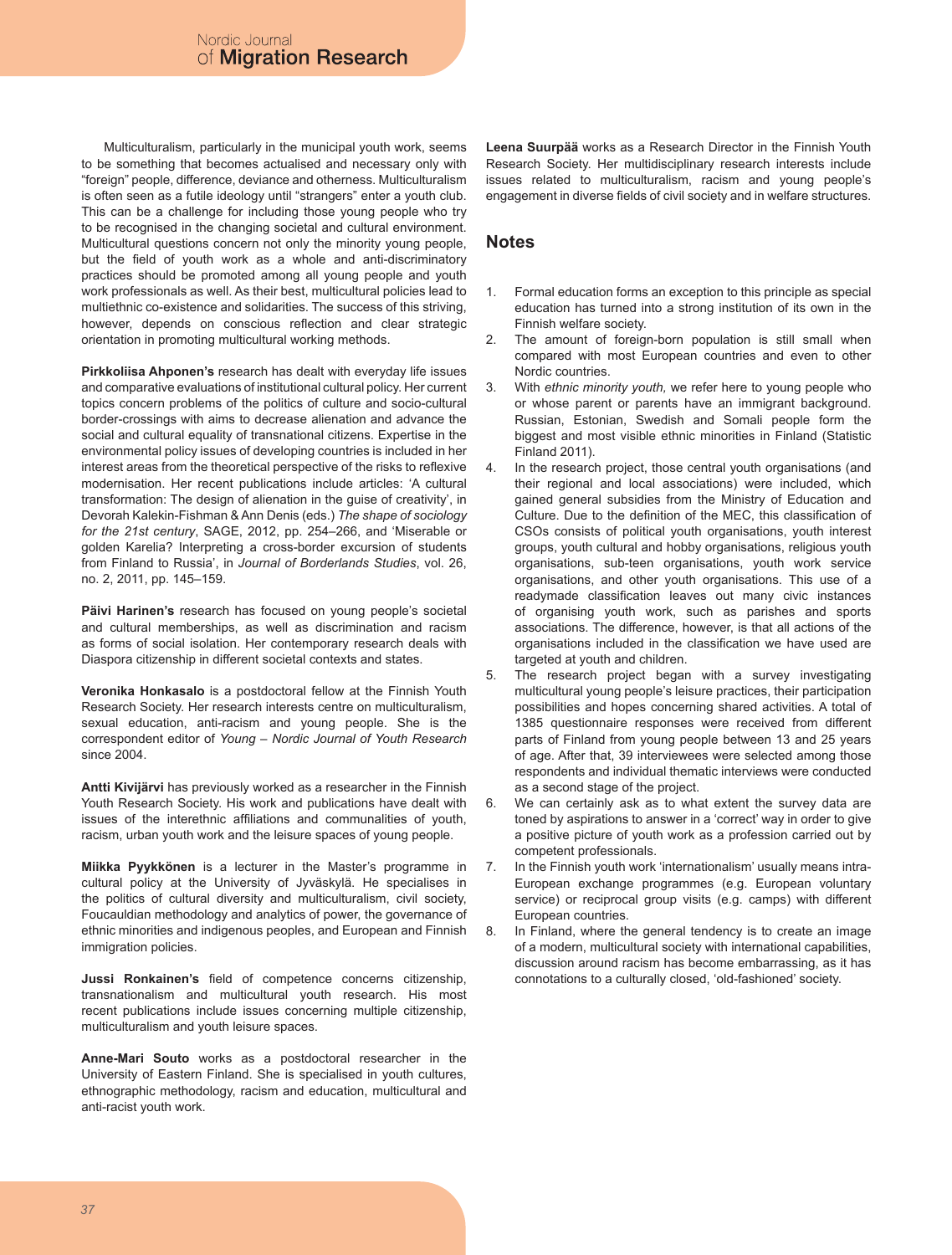### **References**

Ahponen, P 2008, 'Tasa-arvoa vai erojen politiikkaa? Sosiaalisesta kulttuuriseen kansalaisuuteen', *Janus*, vol. 16, no. 2, pp. 127– 145.

Ahponen, P 2009, 'Perspectives for cultural political research: keywords from participation through creativity and alienation to self-expression and competition', in *What about cultural policy. Interdisciplinary perspectives on culture and politics*, eds M Pyykkönen, N Simanainen & S Sokka, SoPhi-Minerva, Jyväskylä, pp. 75–96.

- Alghasi, S, Eriksen, TH & Ghorashi, H 2009 (eds), *Paradoxes of cultural recognition: perspectives from Northern Europe*, Ashgate, Farnham.
- Ålund, A 1991, 'Immigrant culture as an obstacle to "partnership" in *Paradoxes of multiculturalism: essays on Swedish society*, eds C-U Schierup & A Ålund, Avebury, Aldershot, pp. 69–88.
- Anttonen, A, Häikiö, L & Stefánsson, K 2012, *Welfate state, universalism and diversity*, Edward Elgar, Cheltenham.
- Carmel, E & Papadopoulos, T 2009, The new governance of social security in Britain, in *Understanding social security: issues for social policy on practice*, Policy Press, Bristol, pp 93–109.
- Cederlöf, P 1998, *Nuorisotyön yhteiskunnallinen merkitys: Perustietoja, poimintoja ja haarukkapaloja nuorisotyöstä sekä sen asemasta suomalaisessa yhteiskunnassa*, Ministry of Education, Helsinki.
- *Child and Youth Policy Programme 2012–2015*, Ministry of Education and Culture, Helsinki. Available from: <http://www.minedu. fi/export/sites/default/OPM/Julkaisut/2012/liitteet/OKM8. pdf?lang=en>. [Last accessed 12.2.2014].
- Elling, A, de Knop, P & Knoppers, A 2001, 'The social integrative meaning of sport: a critical and comparative analysis of policy and practice in the Netherlands', *Sociology of Sport Journal*, vol. 18, no. 4, pp. 414–434.
- *Equality Act of Finland*, 21/2004. Available from: <http://www. finlex.fi/fi/laki/kokoelma/2004/20040005.pdf>. [Last accessed 30.5.2013].
- Esping-Andersen, G 1990, *Three worlds of welfare capitalism*, Polity Press, Cambridge.
- *Finnish Youth Act*, 72/2006. Available from: <http://www.finlex.fi/fi/ laki/ajantasa/2006/20060072>. [Last accessed 12.2.2014].
- Gordon, T, Holland, J & Lahelma, E 2000, *Making spaces: citizenship and difference in schools*, MacMillan, Houndmills & London.
- Hall, S 2000, 'Conclusion: the multicultural question' in *Un/settled multiculturalisms: diasporas, entanglements, transruptions*, ed B Hesse, Zed Books, London, pp. 209–241.
- Harinen, P 2008, 'Hyvä, paha yksinäisyys. Itsellisyys, yksinäisyys ja ystävyys myöhäisnuoruudessa', in *Polarisoituva nuoruus?*, eds M Autio, K Eräranta & S Myllyniemi, Finnish Youth Research Network & Ministry of Education, Helsinki, pp. 84–93.
- Harinen, P, Keskisalo, A-M & Perho, S 2001, 'EXIT Kohti uutta arkea?' in *Valkoisen vallan lähettiläät. Rasismin arki ja arjen rasismi*, ed V Puuronen, Vastapaino, Tampere, pp. 209–232.
- Harinen, P, Suurpää, L, Hoikkala, T, Hautaniemi, P, Perho, S, Keskisalo, A-M, Kuure, T & Künnapuu, K 2005, 'Membership contests: encountering immigrant youth in Finland', *Journal of Youth Studies*, vol. 8, no. 3, pp. 281–296.
- Harinen, P, Honkasalo, V, Souto, A-M, & Suurpää, L (eds) 2009, *Ovet auki! Monikulttuuriset nuoret, vapaa-aika ja kansalaistoimintaan osallistuminen*, Finnish Youth Research Network, Helsinki.
- Harinen, P, Honkasalo, V, Ronkainen, J & Suurpää, L 2012,

'Multiculturalism and young people's leisure spaces in Finland: perspectives of multicultural youth', *Leisure Studies. The Journal of the Leisure Studies Association*, vol. 31, no. 2, pp. 177–191.

- Harinen, P & Sabour, M 2014, 'Finland' in *The Palgrave handbook of race and ethnic inequalities in education*, eds P Stevens & G Dworkin, Palgrave Macmillan, London, pp. 308–327.
- Heywood, A 2007, *Political ideologies. An introduction*, MacMillan, Basingstoke.
- Honkasalo, V 2011, *Tyttöjen kesken. Monikulttuurisuus ja nuorten tasa-arvo nuorisotyössä*, Finnish Youth Research Network, Helsinki.

Honkasalo, V, Souto, A-M & Suurpää, L 2007, *Mikä tekee nuorisotyöstä monikulttuurisen? Kokemuksia, käytäntöjä ja haasteita 10 suurimmassa kunnassa*, Finnish Youth Research Network, Helsinki.

Honkasalo, V & Kivijärvi, A 2011, 'Kehittämistyötä monikulttuurisesta näkökulmasta – välähdyksiä nuorisotyön arjesta' in *Tutkijat ja nuorisotyö liikkeellä. Tarkastelussa kaupunkimaisen nuorisotyön kehittämishankkeet*, ed V Honkasalo, T Kiilakoski & A Kivijärvi, Finnish Youth Research Network, Helsinki, pp. 49–152.

Honkasalo, V, Kiilakoski, T & Kivijärvi, A 2011, *Tutkijat ja nuorisotyö liikkeellä. Tarkastelussa kaupunkimaisen nuorisotyön kehittämishankkeet*, Finnish Youth Research Network, Helsinki.

Joppke, C & Morawska, E 2003, 'Integrating immigrants in liberal nation-states: policies and practices' in *Toward assimilation and citizenship: immigrants in liberal nation-states*, eds C Joppke & E Morawska, Palgrave Macmillan, Basingstoke, pp. 1–36.

- Julkunen, R 2006, *Kuka vastaa? Hyvinvointivaltion rajat ja julkinen vastuu*, Stakes, Helsinki.
- Keskinen, S, Tuori, S, Imi, S & Mulinari, D 2009, *Complying with colonialism: gender, race and ethnicity in the Nordic region*, Ashgate, Farnham & Burlington.
- Kettunen, P 2001, 'The Nordic welfare state in Finland', *Scandinavian Journal of History*, vol. 26, no. 3, pp. 225–247.
- Kivijärvi, A 2010, 'Local youth work as subpolitics of multiculturalism: professional educators constructing new rationales in Eastern Finland?', *Studies in Ethnicity and Nationalism*, vol. 10, no. 2, pp. 204–220.
- Kivijärvi, A & Harinen, P 2008, *"Tärkeäähän se olisi mutta…" Nuorisotoimen johdon näkemyksiä monikulttuurisesta nuorisotyöstä*, Finnish Youth Research Network, Helsinki. Available from: <http://www.nuorisotutkimusseura.fi/julkaisuja/ monikulttuurinennuorisotoimi.pdf>. [Last accessed 30.5.2013].
- Komonen, K, Suurpää, L & Söderlund, M 2012, 'Johdanto. Kehittämisen arvo ja itseisarvo' in *Kehittyvä nuorisotyö*, eds K Komonen, L Suurpää & M Söderlund, Finnish Youth Research Network, Helsinki, pp. 7–20.
- Konttinen, E 1999, *All shades of green: the environmentalization of Finnish society*, SoPhi, University of Jyväskylä, Jyväskylä.
- Kymlicka, W 2001, *Politics in the vernacular: nationalism, multiculturalism and citizenship*, Oxford University Press, Oxford.
- Lister, R 2003, *Citizenship. Feminist perspectives*, MacMillan, Basingstoke.
- Loftsdóttir, K & Jensen, L 2012 (eds), *Whiteness and postcolonialism in the Nordic region*, Ashgate, London.
- Ministry of Interior 2010, *Maahanmuuton vuosikatsaus 2009*, Ministry of Interior, Helsinki.
- Modood, T 2007, *Multiculturalism. A civic idea*, Polity Press,